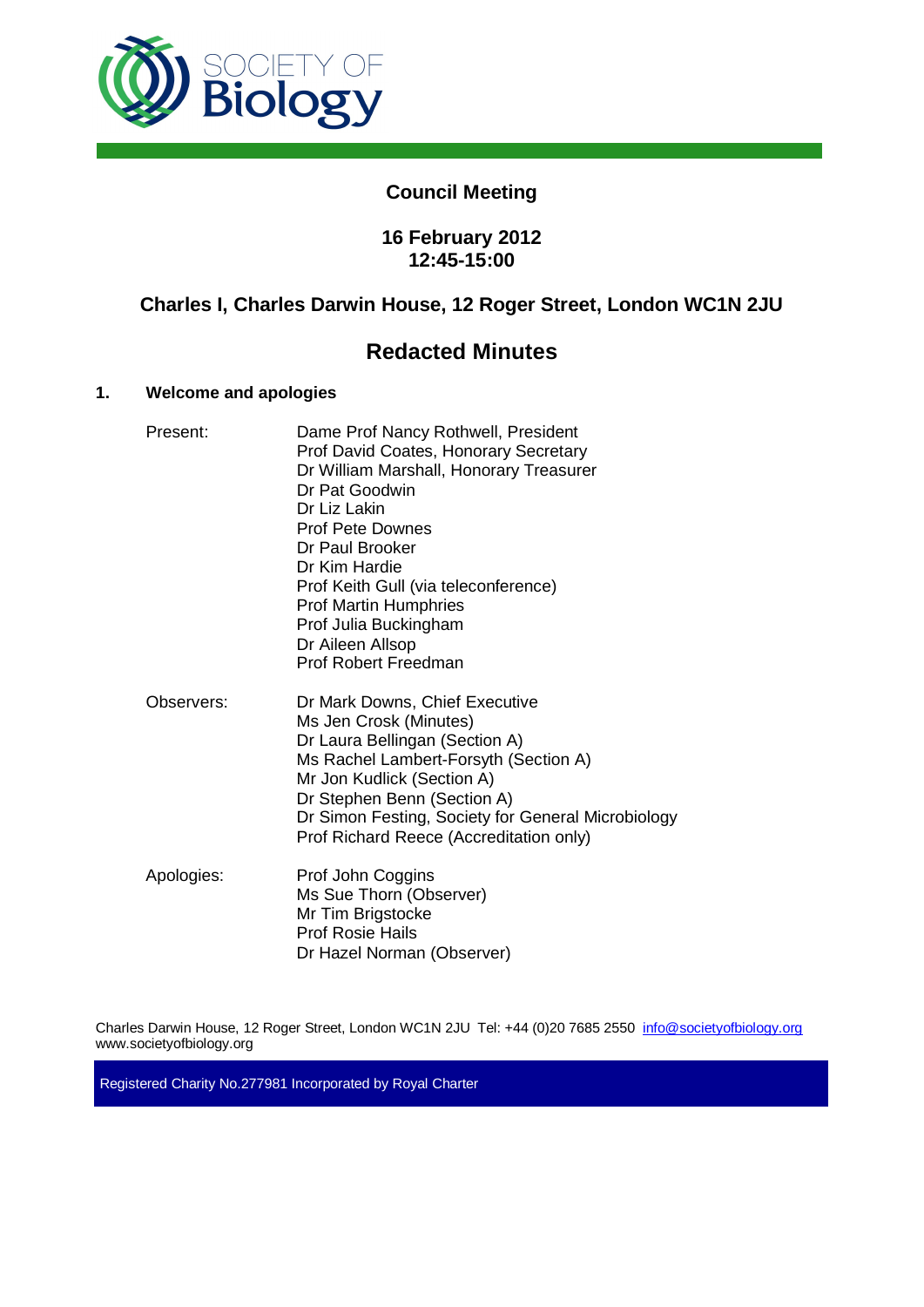

1.1 Declaration of interests

No conflicts of interest were reported.

## **2. Minutes of the previous meeting held on 8 December 2011**

2.1 Review of action points

All action points were completed or appearing in the Agenda.

2.2 Matters arising not on the Agenda

None reported.

2.3 Approval of Minutes and redacted Minutes

Council **APPROVED** the Minutes and redacted Minutes

#### **Section A: Policy & Strategy**

3. Report from ETP

Robert Freedman (RBF), Chair of ETP reported that there had been significant activity on Accreditation and Science Policy. There had been an excellent response from schools and students for the biology competitions and RBF thanked the volunteers involved. The President noted that this was Professor Freedman's last meeting and that he would be stepping down as the ETP Chair. She thanked him for all his work for the Society.

#### 3.1 Accreditation

Liz Lakin (LL) reported that further consideration was required for *in vivo* science and a working group would be looking specifically at this as it involved skills areas which did not fit neatly with the more generic nature of the Accreditation pilot. LL asked for Council approval for the launch and specifically for the focus on three core areas, with the possibility to offer subject bespoke accreditation where there was a demand. Council were keen to accredit further programmes but stressed the need to retain a focus on employability. Council also felt a wider communication strategy was required.

Council discussed the accreditation pilot reports, and approved four.

The President thanked LL for leading the Accreditation process and all those involved.

## **Decision: Council APPROVED the Accreditation decisions made.**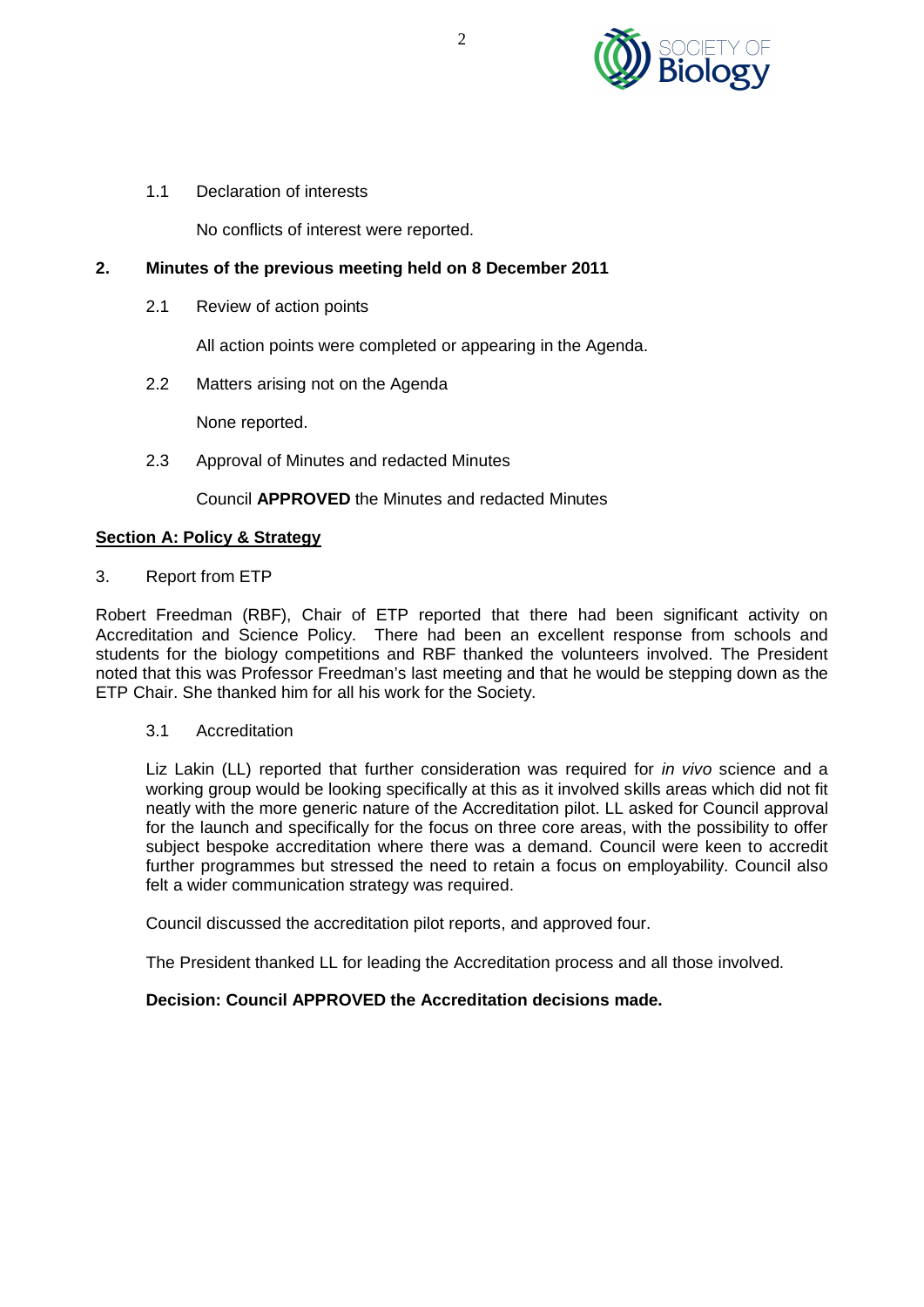

## 3.2 Appointment of ETP Chair

Council discussed nominations and agreed on preferred candidate.

#### 3.3 Scotland & Alasdair Allen meeting

Mark Downs (MD) reported that he had met with Alasdair Allen MSP at the Scottish Parliament and that the Society of Biology had been the first learned society to speak with him.

## 3.4 SCORE Chair

## **Decision: Council AGREED on the priority order for the next SCORE Chair.**

## **4. MMC Report**

Jon Kudlick (JK) reported that membership recruitment was on target for most grades but the MSB grade was still the weakest recruitment area. However, it was felt that the new member benefits would help recruitment.

## 4.1 Membership demographics

JK reported that 2,800 responses had been received for the membership survey, with many members not showing any dissatisfaction and 82% had reported membership being good value.

#### 4.2 New membership benefits package

JK reported there was a need to offer more benefits for all membership levels and branches would be adding their recommendations. Council debated the options and were keen to consider these issues further.

Chris Kirk (CK) added that the CEO/President owners of Charles Darwin House (CDH) had discussed having a CDH grant, or three smaller grants, for people returning to research. Council were supportive of the concept.

Nuffield were moving away from their Undergraduate Bursary Scheme and hoped that other organisations could fill the gap. They had offered co-funding to help the transition over two years. 60 bursaries would be offered in 2012, with a further 60 in 2013 all through the Society with several member organisations involved as active partners. Council discussed the potential to consolidate all the other schemes to make one large one over time and were very supportive of an SB commitment to this. Rachel Lambert-Forsyth indicated the financial cost this year would be £7,200 for the Society.

## **Action: MD to look at arranging a Council Strategy session, possibly following the next Council meeting in Manchester**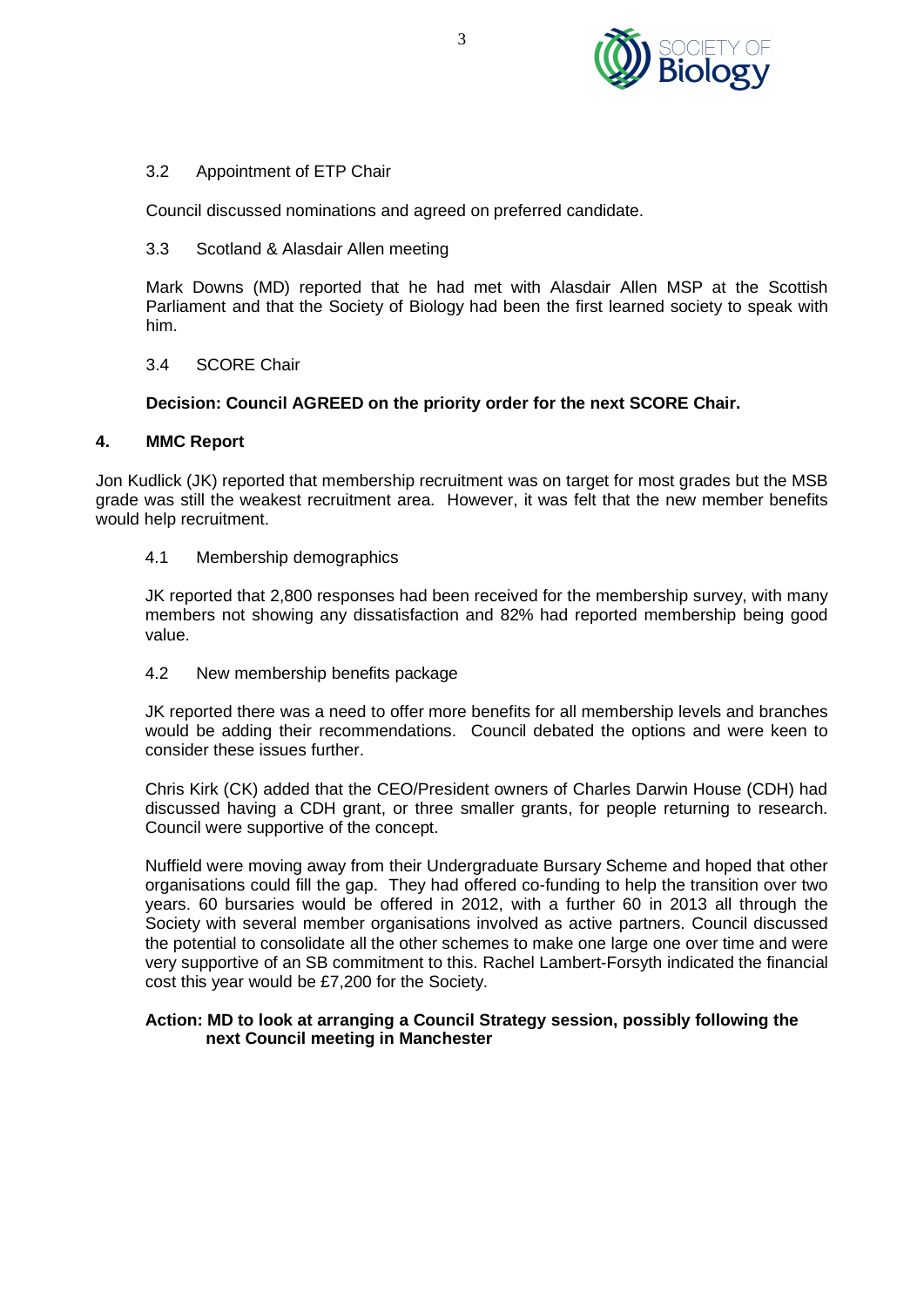

**Action: The Chair asked for Council to feed any ideas on membership benefits back to JK**

## **5. President's Medal**

**Decision: Council AGREED that recipients should be members, with a maximum of 2-3 medals awarded per year. Nominees should come from SIGS, MOs and branches.** 

#### **Section B: Operational Issues**

#### **6. Chief Executive's Report**

MD reported that much work had been done on accreditation and the technician's registers. As at April 2012, the Society would have doubled in staff since its formation. The President noted the excellent progress at the Society.

MD reported that despite the decrease in MO income, the number of MOs had actually increased from 70 to 92 over last year. This increase had been mainly due to the Plant Science Federation (UKPSF).

The Branch strategy had been reviewed and sent to branches.

#### **7. Report from Finance Committee**

William Marshall (WM) reported that the Finance Committee had met that day.

#### 6.1 & 6.2 Draft Accounts for 2010-11 and Going Concern

There were two versions of the accounts, one full and one summary (which didn't include the notes). WM reported that the Finance Committee believed the reports to be accurate. He reported a healthy operational surplus of around £79k, with free reserves of £456k.

There had been a revaluation on the pension scheme following the additional payment of £750k, this should result in a deficit of around £300k.

WM thanked the Auditors and Accountants and asked Council to approve the Accounts for 2010-2011.

## **Decision: Council APPROVED the Trustee Report, AGREED that the Society was a going concern and authorised the Honorary Officers to sign the accounts.**

#### **Decision: Council AGREED the President could sign the accompanying auditor's letter**

6.3 Q1 forecast for 2011-12

MD reported that the Society was on target to hit the break-even budget by the end of the year.